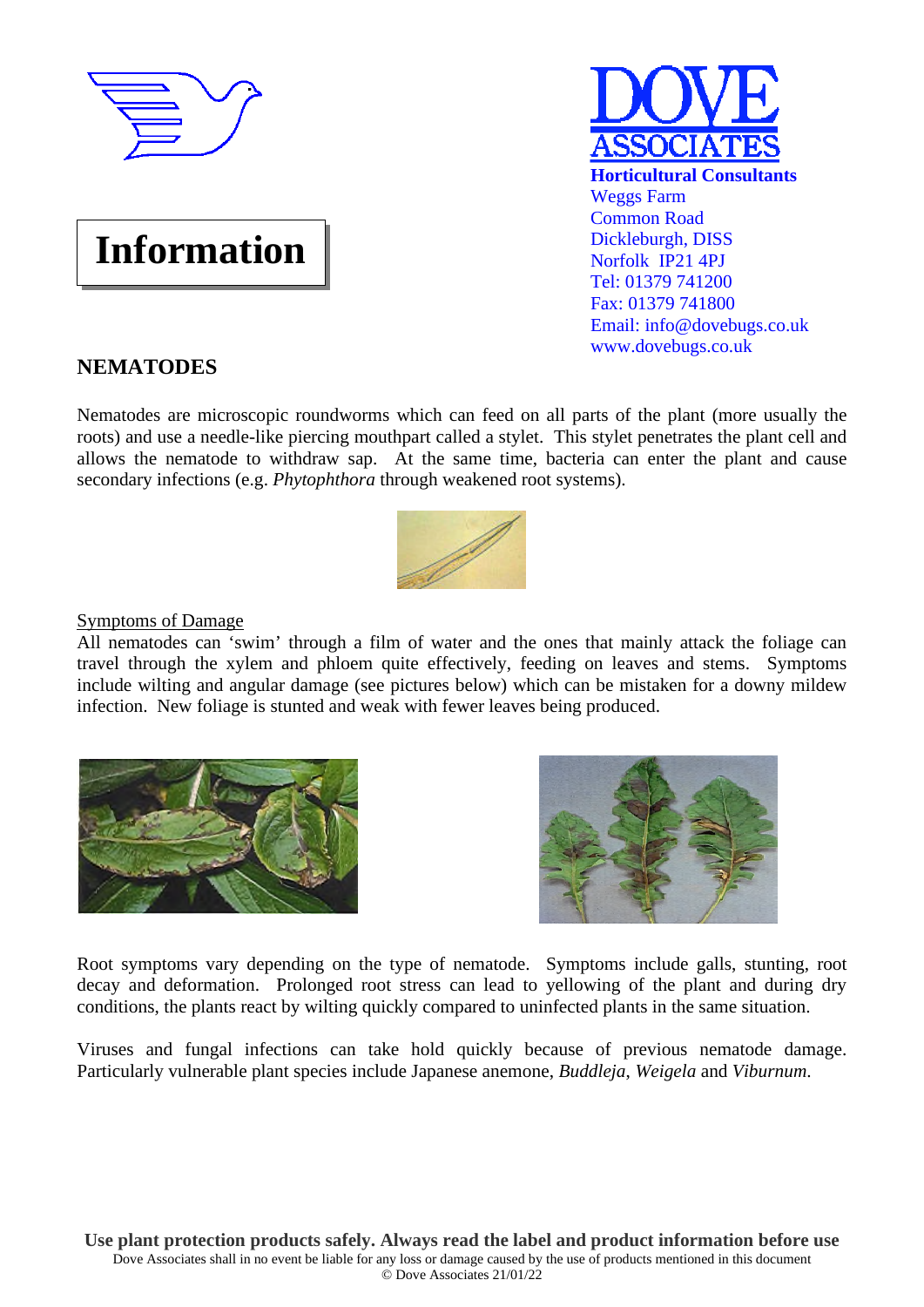Some soil-borne nematodes that can cause major crop losses in HONS include the following species:

- 1. *Pratylenchus penetrans* are commonly known as lesion nematodes because of the necrotic lesions that are left after their entry into the plants' roots. These are endoparasites that are a troublesome pest on a wide range or ornamentals and agricultural crops. They can facilitate diseases such as *Verticillium* wilt (CSL, 2003). *Paratylenchus* nematodes are commonly known as pin nematodes and although they are of minor economic importance, have a wide host range.
- 2. *Trichodorus* and *Paratrichodorus* species are commonly known as stubby root nematodes and can affect the root system of crops. They can be vectors of diseases such as Pepper Ringspot, Tobacco Rattle Virus and Pea Early-browning Virus (CSL, 2003).
- 3. *Macroposthonia* species are commonly known as ring nematodes and are distributed widely across the UK. Higher numbers can cause symptoms of direct feeding damage (CSL, 2003).
- 4. Spiral nematodes such as *Rotylenchus robustus* can affect crops such as lettuce, carrots and nursery trees and produce early yellowing in peas (CSL, 2003).

| <b>Spread by:</b>                               | <b>Nursery hygiene option:</b>                  |
|-------------------------------------------------|-------------------------------------------------|
| Roots (from the field into the container)       | Check plant material before propagating/potting |
| Soil (through cultivation)                      | Treat soil with a green manure crop such as     |
|                                                 | Sudan grass (see below)                         |
| Untreated recycled water/water running down the | Treat water before reusing and cover tanks to   |
| nursery from infected sites                     | prevent organic matter being a food source      |
| Equipment (machinery) and tools                 | Clean tools before transferring to another crop |
| <b>Shoes</b>                                    | Make sure staff are aware of any potential      |
|                                                 | contamination issues                            |
| Poorly maintained crops                         | Keep plant stress to a minimum                  |
| Lack of knowledge of previous infections        | Keep good records                               |
| Plant debris                                    | Remove and destroy when seen                    |
| Host weeds like groundsel and chickweed         | Keep the growing area weed-free                 |

Nematode spread can occur from infected areas by the following methods:

Practicing good nursery hygiene will result in better containment of any nematode infection. The pest can be easily spread during propagation, so check imported/externally UK-sourced crops, make sure mother plants are free from the pest and introduce hot water treatments to susceptible species.

Spread from one plant to another can occur particularly during overhead irrigation so increased plant spacing or watering by capillary action are alternative growing methods.